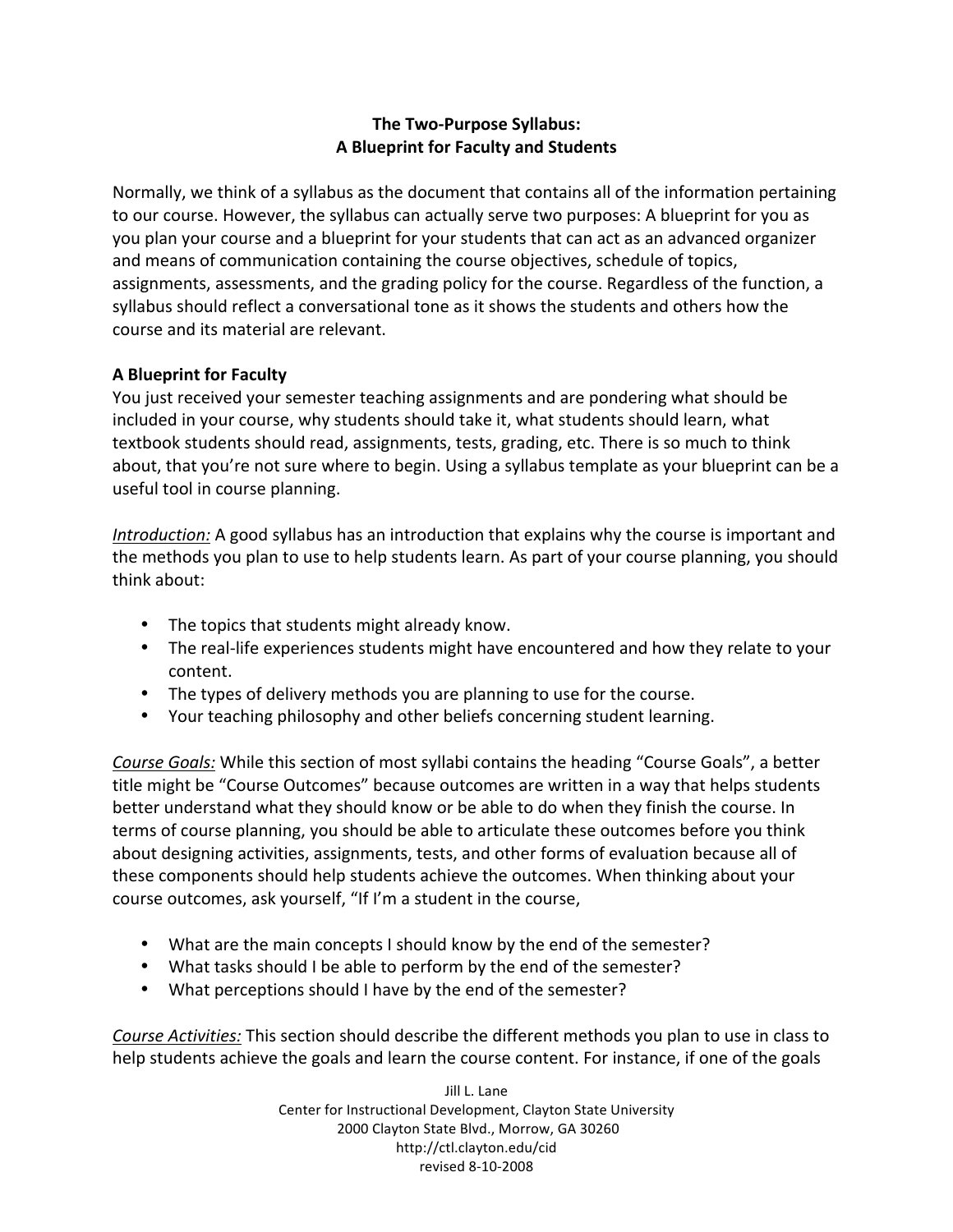of
the
course
is
to
have
students
conduct
an
analysis
then
you
should
use
methods
in
the course
that
give
students
practice
doing
that
skill.
Some
questions
to
think
about
as
you
select activities:

- What is the purpose of the each activity you are planning to use?
- Do the activities help students achieve the intended learning outcomes?
- Do the activities match the form of assessment you are planning to use?

Textbooks and other Materials: Choosing a textbook can be a challenge and with the cost of texts nowadays, you want to make sure that the book(s) you choose will provide students with the
concepts
and
skills
necessary
to
learn
the
material
and
achieve
the
course
goals.
While
you might not be able to find the perfect textbook, you should be able to explain to your students (or
anyone
else)
why
it
is
relevant
to
the
course
and
why
you
chose
it.

Course Assignments: Just as it is helpful for your students to have the assignment requirements as
the
semester
begins,
this
section
can
help
you
identify
and
describe
the
major
assignments (projects, essays, reports, etc.) that will give your students the opportunity to synthesize course concepts
and
engage
in
tasks
that
reinforce
those
presented
in
class.
As
you
think
about possible
assignments,
reflect
back
on
your
course
goals
and
learning
outcomes
so
that
each assignment helps the students achieve those goals. As you design your assignments, ask yourself:

- Are there assignments that could be developed to mimic real-world tasks and projects?
- Is there an assignment that would help students pull together the critical concepts and tasks
that
they
have
been
learning
throughout
the
unit
or
the
semester?
- Could a large assignment be broken into stages throughout the semester so you could periodically
check
student
progress?
- What are the key elements, sections, or tasks that students need to include when they develop
their
solution?
- Is the assignment to be team-based, individual-based, or both?

Grading Policy: When you think about a grading policy for the course, you should consider the following:

- Will grades be calculated based on a percentage or based on a point scale?
- If you are having students work in teams, how much of the grade will be based on the team
component
and
how
much
will
be
based
on
individual
performance?
To
avoid student complaints, it is better to have the individual component worth more of the final
grade.

Course Schedule: This is probably the most difficult part of the design of your course since you are
literally
planning
the
organization
of
topics,
readings,
and
assignments
for
the
entire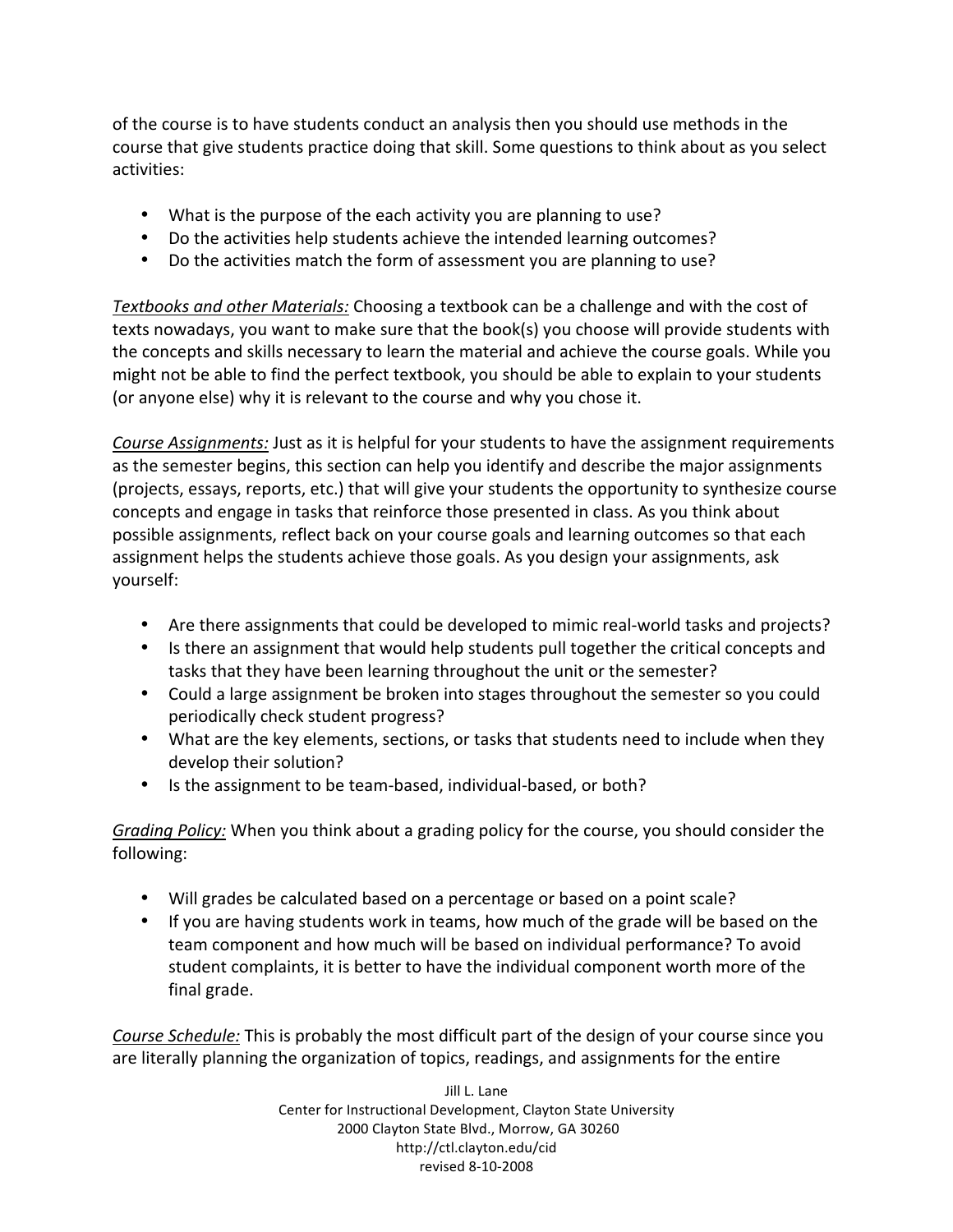semester. One helpful suggestion is to develop a table that has the following columns: Week, Date, Topic, Readings Due, and Assignments Due. By using a table such as this, you can map out the course topics by date and then easily track the readings related to the topic as well as activities, homework, and major assignments you plan to give your students. When planning a schedule, make sure you are aware of important religious holidays or University functions that might
conflict
with
scheduled
exams
or
assignments.

#### **Summary**

By using the above explanations and examples as you plan your course, you should begin the semester with a plan that integrates your topics, assignments, and assessment with the goals you
have
for
your
students.
Also,
the
information
contained
in
your
blueprint
can
be
easily adapted for the syllabus you hand to your students at the beginning of the semester.

# **A Blueprint for Students**

The typical syllabus distributed in college courses is usually a document written in a style that leaves it up to the students to figure out why the course is relevant, why you are teaching it the way
you
are,
and
how
the
assignments
are
anything
more
than
mundane
exercises. Unfortunately, most of our students won't figure any of this out and will leave the course at the end of the semester still not knowing when they will ever need to use what you wanted them to
learn.

If you want to avoid the outcome described above, you should consider giving your students a learner-centered syllabus that not only addresses these issues, but also communicates to your students
that
you
understand
their
needs
and
interests
(Diamond,
1998;
Grunnert,
1997).
A learner-centered syllabus will set a positive tone for the semester and be the first example to your students that you have put a great deal of thought and effort into helping them learn. Along with providing you with an outline, the following sections will give you some suggestions on how to write your syllabus in a more conversational tone. Examples of syllabi written in this style are available for download, please feel free to use and/or revise them as needed. The requirements for elements that must be contained in a syllabus at Clayton State University can be
found
in
the
Appendix.

Introduction: Remember that this section is the first item that your students will read when they arrive in your course, so it should set the tone for the semester. The easiest way to do this is to think of how you would tell a student sitting in your office what your course is all about, what things they might already know about the topics in the course, the way you will be teaching
the
class,
and
what
you
expect
from
them
during
the
semester.
As
a
result,
you
should use
words
such
as
you,
your,
my,
etc.
Here
are
some
sample
phrases
from
an
instructional design
syllabus:

• Think about a time when you have designed something a computer program, a garden, a
class
project,
etc.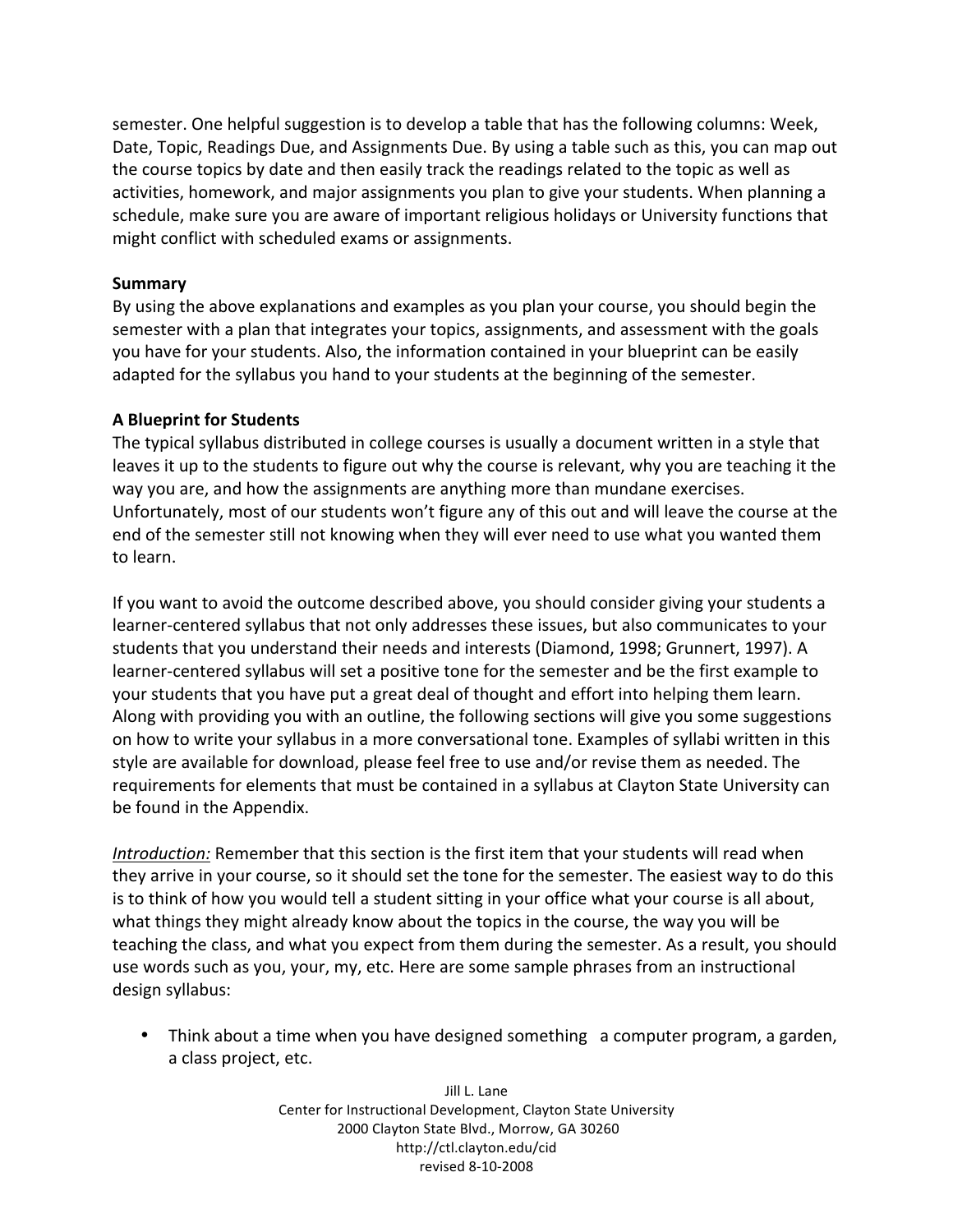- Instructional design (ID) is very similar since it also involves a systematic set of steps and a reflective process. The biggest difference is that ID always involves the development of instruction
to
produce
desired
learning
outcomes.
- In this course, you will learn and practice those principles. Through readings, class discussions,
activities,
projects,
and
case
studies
you
will
be
given
opportunities
to reflect on what you are learning and apply the concepts to contexts in and out of class.
- My responsibility is to facilitate your learning of instructional design and its process; however, in order to do well in this course you must actively participate, continuously try
to
apply
the
concepts,
and
ask
questions
if
you
do
not
understand.

Course Goals: As you begin the semester you already know what you want to accomplish; however, your students do not know what to expect and therefore have no idea what they should know or be able to do once they leave the course. You should take the opportunity in this section to tell them the goals they will be working toward. For example:

- This course will give you the opportunity to design, develop and implement instructional materials for a specific setting along with helping you develop your own skills as a designer. By the end of this course, you should be able to:
	- o identify
	the
	individual
	steps
	in
	the
	instructional
	design
	process
	- $\circ$  analyze the needs, learners, and learning context using appropriate methods
	- o evaluation
	and
	customize
	the
	design
	process
	to
	suit
	different
	contexts
	- o develop your own personal framework of design to guide future design endeavors

Course Activities: This section is left out of most syllabi, but it is the best way to explain to your students
how
and
why
you
are
going
to
be
using
different
teaching
strategies
throughout
the semester. If students know up front that there is a specific reason that you are trying strategies (teamwork,
case‐based
learning,
etc.)
and
how
those
strategies
will
help
them
achieve,
they
are more likely to "buy-in" and thus, complain less. For example, "To learn the steps of instructional design,
you
will
have
the
opportunity
to
work
through
solutions
to
real‐world
cases,
participate in mini-design activities, and create an instructional product that meets the requirements of a particular client. By the end of the semester, you will have the beginnings of a design portfolio that contains your mini-designs as well as a final project report that describes the analysis, design, development, and evaluation of instructional materials for a specific learning goal."

Textbooks and other Materials: A frequent complaint from students is that they pay a lot of money for a textbook and often don't really need it. Here's your opportunity to explain why you've chosen a particular text and how it will contribute to their learning. If you've chosen a mixture of required and recommended readings and texts, make sure you tell them why a text is only recommended so they can make an informed decision as to its purchase.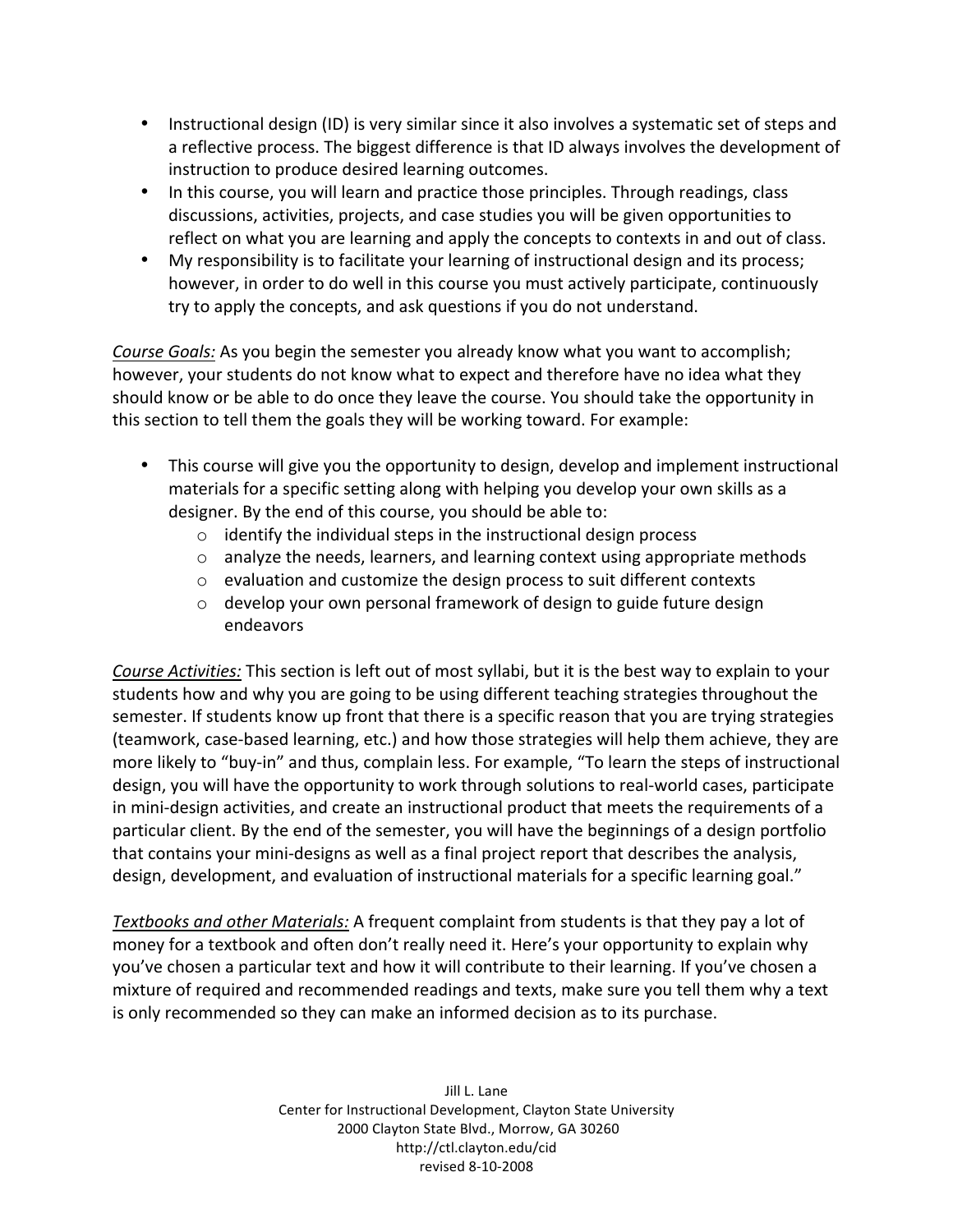Course Assignments: In most syllabi, if this section is present it contains a list of the course projects
and
assignments
that
will
be
due
throughout
the
semester.
However,
this
section could
be
a
valuable
tool
if
it
contained
not
only
the
major
assignments,
but
also
the
purpose that
each
assignment
serves
in
helping
students
learn.
Here
are
some
descriptions
taken
from an
instructional
design
syllabus:

- Self-Assessments: The purpose of the self-assessments is to give each of us you and me - the opportunity to check for your understanding of key concepts in the outside readings in the course. Furthermore, since the notes, discussions, and assignments in the class are based on these readings it is important that I know before class if there are any concepts that require further explanation in class. For this reason, your selfassessments are due by 5pm on the day before class. This will give me an opportunity to enhance my presentation if necessary. (You may take the self-assessments multiple times
if
you
wish.)
- *Preliminary Case Analyses:* In this class, I plan to use case-based learning to help you better understand the variety of situations that could occur during the different design phases. While we will be working on most of these during class time, your weekly assignment will be to answer the preliminary analysis questions in order to be prepared for helping your teammates solve the cases. These assignments should be handed in using the drop box for the week they are due before the beginning of class. A copy of your
answers
should
also
be
brought
with
you
to
class.
- Group project II Presentation on interview with expert instructional designer: In groups of two, three, or four (to be decided) you will select an expert instructional designer, interview this person, and present the results of the interview to the class. The interview is a mechanism to give you further insights into how experts conceive of their roles and their personal design frameworks and to then share your insights with the rest of
your
peers.
You
will
need
to
make
an
argument
about
why
this
specific
person
was selected (i.e., what makes her/him an expert), provide brief educational and professional background information, and then interpret and present the interview results. The presentation should be a maximum of twenty minutes in length.

Grading Policy: Your grading policy section should give students a breakdown of exactly how much
weight
each
assignment
is
given
throughout
the
semester.

Course Schedule: If you used a table containing dates, topics, and items due when you were planning the course, then you should include it here as an advanced organizer for your students. A schedule such as this will keep students on task, show them how readings and assignments are relevant to particular course topics, and keep them from complaining that they didn't
know
when
an
assignment
were
due.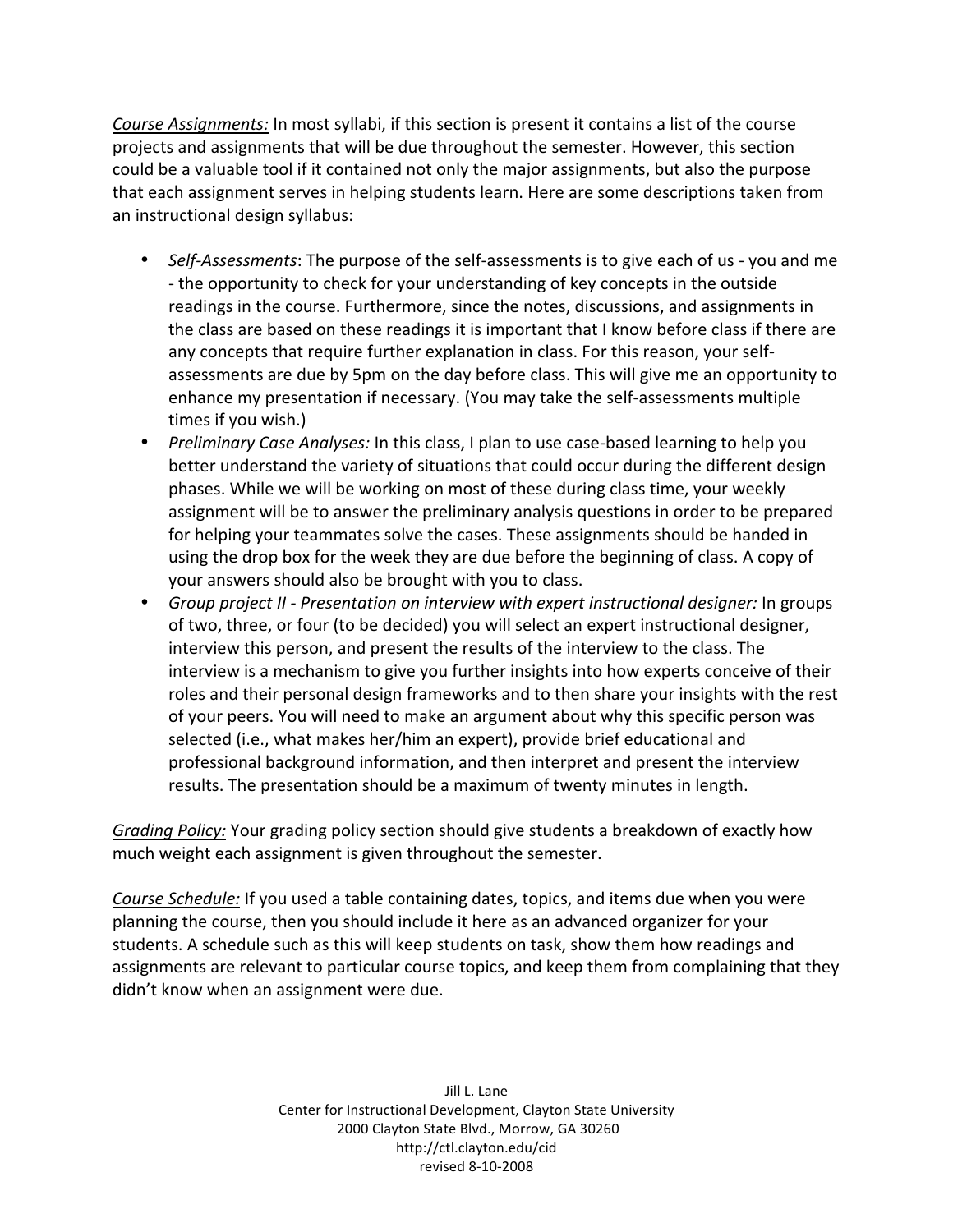Course Policies and Statements: This section usually contains information about policies that are
specific
to
your
course
(attendance,
late
assignments,
make‐ups,
etc.)
and/or
the University.

### **Summary**

The information contained in this resource should help facilitate your course planning and also give you useful guidelines to follow as you prepare your syllabus. If you require assistance with the
course
planning
or
syllabus
develop
process,
please
contact
the
Center
for
Instructional Development,
CID@clayton.edu .

### **References**

Diamond, R. M. (1998) Designing and assessing courses and curricula: a practical guide. (2nd edition).
San
Francisco,
CA:
Jossey‐Bass
Inc.

Grunnert, J. (1997). The course syllabus: a learning-centered approach. Bolton, MA: Anker. Lane, J. L. (Fall, 2005) Syllabus for INSYS 415: Systematic Instructional Development. Penn State University.

Penn State Faculty Senate (revised April, 2007). Academic Integrity Policy 49-20. Available at: http://www.psu.edu/ufs/policies/

Penn State Office for Disability Services (October, 2006). Faculty Handbook. Available at: http://www.equity.psu.edu/ods/faculty/overview.asp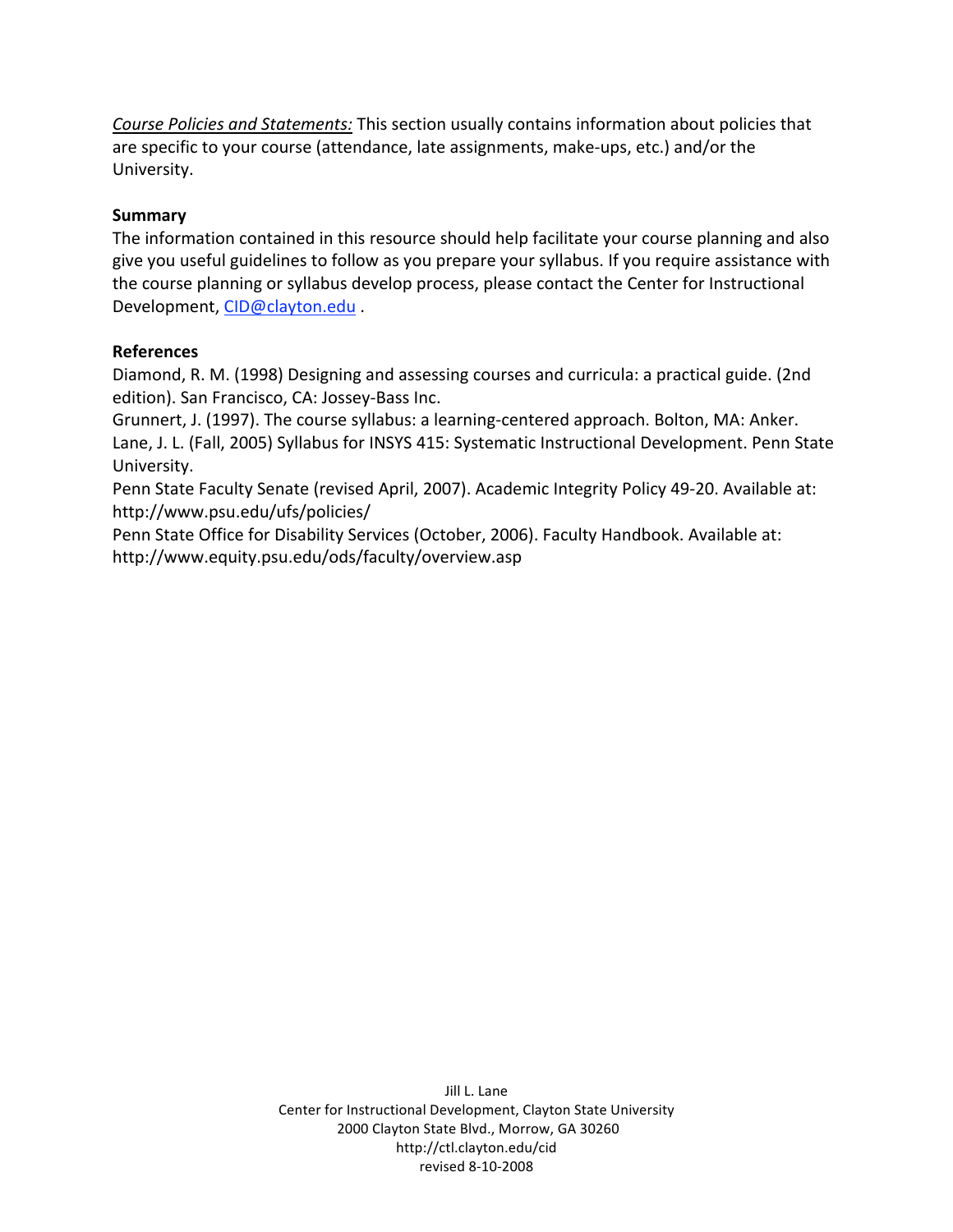# **Appendix1**

### **400 SYLLABUS AND COURSE STRUCTURE**

#### **400.01 Syllabus Content**

Faculty members must prepare and make available a course syllabus at the beginning of the course. A copy of the syllabus must be filed with the department each semester unless the dean of the school or college establishes another procedure.

Whenever departments and/or courses establish standard or semi-standard syllabi, copies will be available online and faculty members are expected to abide by them. A faculty member should consult his or her department head/associate dean about modifications of established standards in a syllabus. Any changes in student assignments or grading policy made after the first class meeting of the semester must be given to students in writing.

The syllabus must contain all essential class policies and a tentative timetable for covering course content. The syllabus must include, but is not limited to, the following points:

- 1. General information
	- a. Course name and number, academic semester and year.
	- b. Instructor's name, office hours, office phone number (voice mail number, if different), and e-mail address.
	- c. Course definition and description: including precise statement of the nature of the course, credit hours, and contact hours.
	- d. Tests, class projects, assessments, and other course requirements.
	- e. Grading system for the course.
	- f. Mid-term progress reporting information.
	- g. Computer requirements including activating Clayton State email account.
- 2. Basic content (including learning outcomes) and evaluation criteria. The syllabus should explain the course objectives and the University and/or program outcomes that the course covers. Evaluation and assessment procedures should be fully explained.
- 3. Course outline and tentative schedule
	- a. Topics to be taught.
	- b. Dates (firm or tentative, as appropriate) for major topics, tests, assessments, special projects, and final exam or equivalent evaluation measure.
	- c. Deadline for dropping course without academic accountability (refer students to University withdrawal policy in the catalog). Students should have the withdrawal